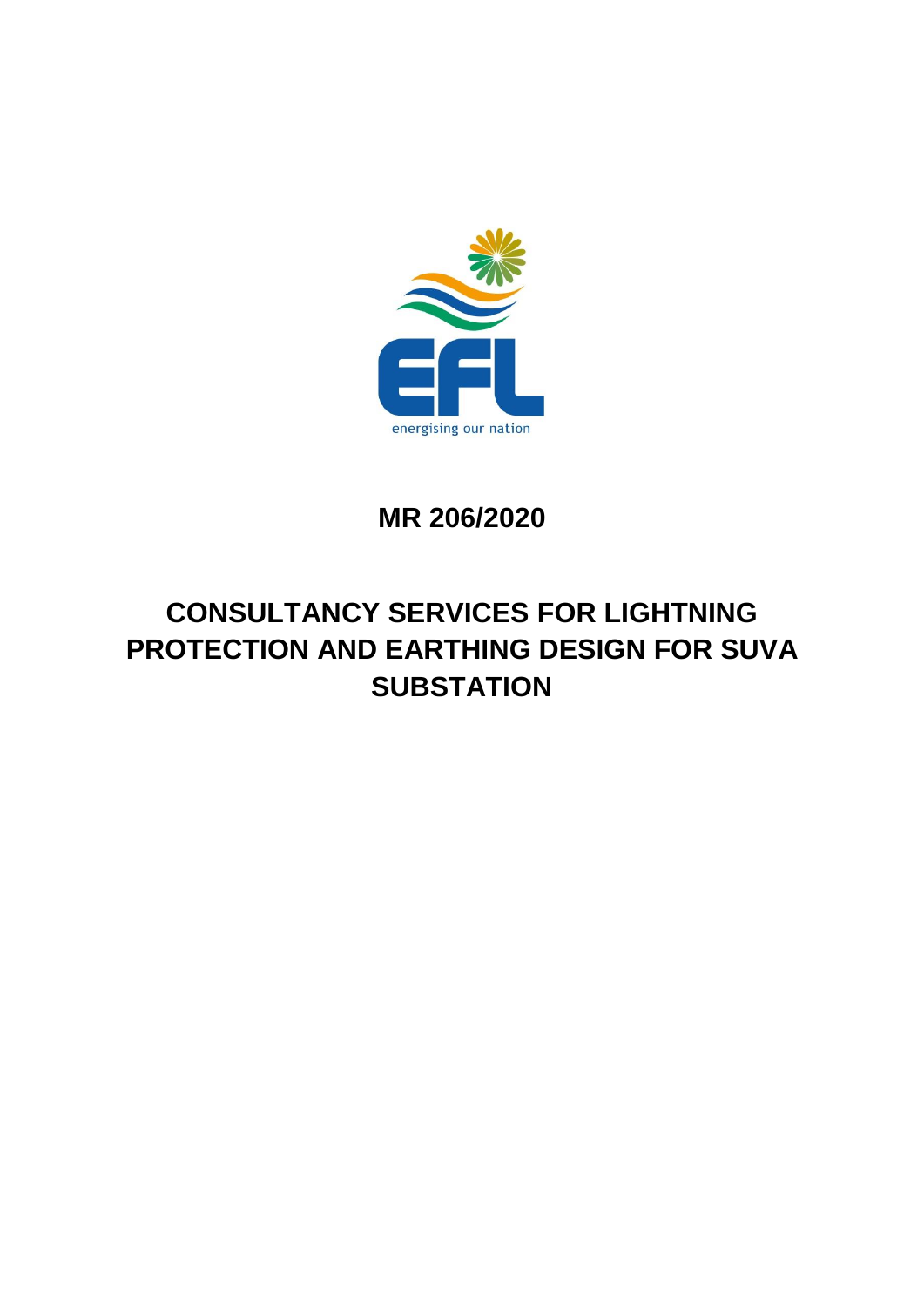# **TABLE OF CONTENTS**

|                | REVISION HISTORY & DOCUMENT CONTROL ERROR! BOOKMARK NOT DEFINED. |  |  |
|----------------|------------------------------------------------------------------|--|--|
| 1              |                                                                  |  |  |
| $\mathbf{2}$   |                                                                  |  |  |
|                | 2.1                                                              |  |  |
|                | 2.2                                                              |  |  |
|                | 2.3                                                              |  |  |
|                | 2.4<br>2.5                                                       |  |  |
|                | 2.6                                                              |  |  |
|                | 2.7                                                              |  |  |
|                | 2.8                                                              |  |  |
|                | 2.9                                                              |  |  |
|                | 2.10                                                             |  |  |
|                | 2.11                                                             |  |  |
|                | 2.12                                                             |  |  |
|                | 2.13<br>2.14                                                     |  |  |
|                | 2.15                                                             |  |  |
|                | 2.16                                                             |  |  |
|                | 2.17                                                             |  |  |
|                | 2.18                                                             |  |  |
|                | 2.19                                                             |  |  |
|                | 2.20                                                             |  |  |
|                | 2.21                                                             |  |  |
|                | 2.22<br>2.23                                                     |  |  |
| 3              |                                                                  |  |  |
|                |                                                                  |  |  |
| 4              |                                                                  |  |  |
| 5              |                                                                  |  |  |
| 6              |                                                                  |  |  |
|                | 6.1                                                              |  |  |
|                | 6.2                                                              |  |  |
| $\overline{7}$ |                                                                  |  |  |
|                | 7.1                                                              |  |  |
|                | 7.2                                                              |  |  |
| 8              |                                                                  |  |  |
| 9              |                                                                  |  |  |
| 10             |                                                                  |  |  |
| 11             |                                                                  |  |  |
| 12             |                                                                  |  |  |
| 13             |                                                                  |  |  |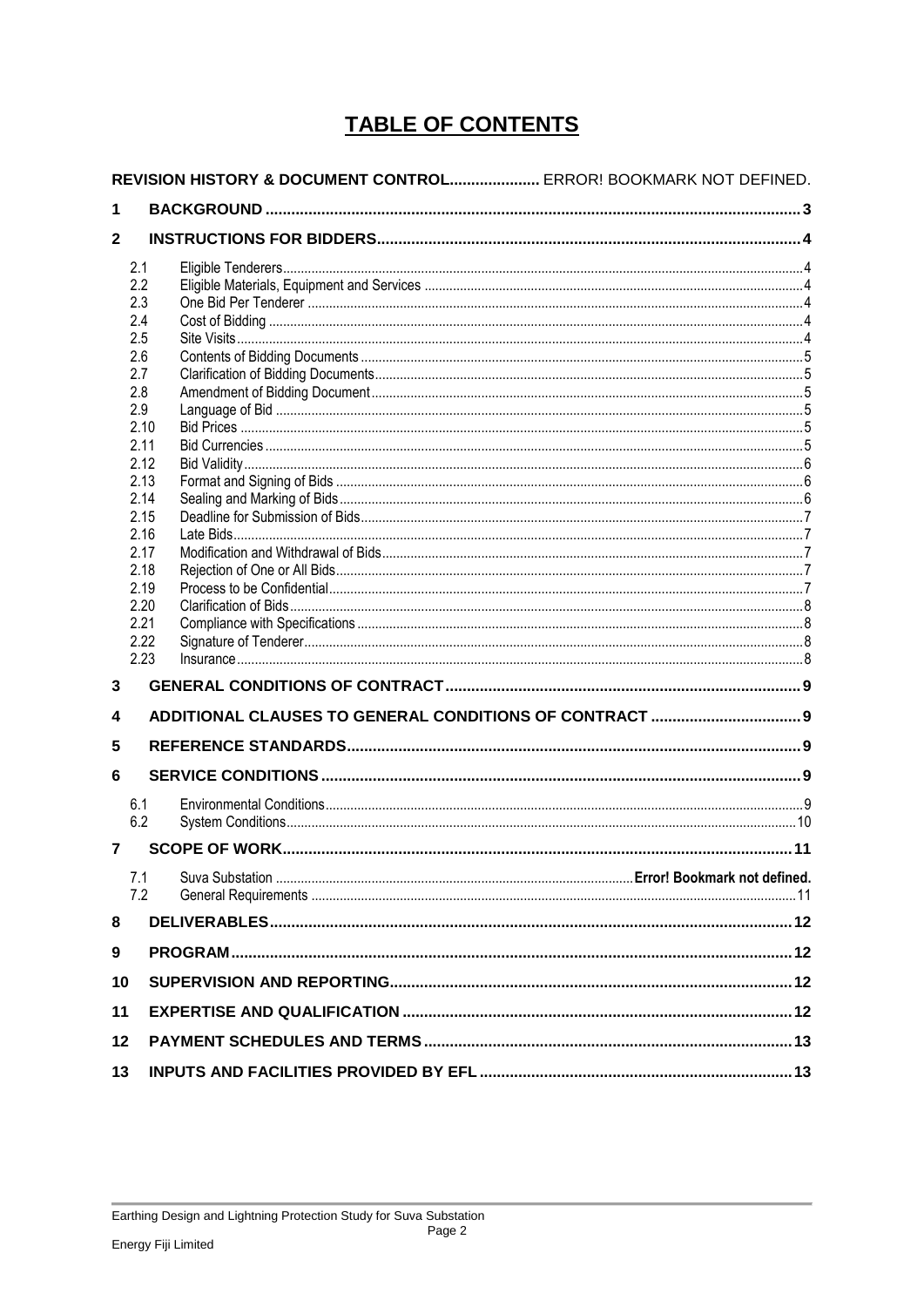## <span id="page-2-0"></span>**1 BACKGROUND**

Energy Fiji Limited ("EFL") is a limited liability company that was established under the Companies Act (2015), Laws of Fiji. It is supervised by a Board of Directors comprising a Chairman, Deputy Chairman, the Chief Executive Officer of EFL and representatives from its shareholders.

The Executive Management team of EFL consists of the Chief Executive Officer, Chief Finance Officer, General Manager Human Resources, General Manager Generation, General Manager Network, General Manager Customer Services, General Manager System Planning and Control, General Manager Special Projects and Chief Information Officer.

EFL is primarily responsible for generation, transmission and distribution of electricity in Viti Levu, Vanua Levu, Ovalau and Tavueni in Fiji. It owns over twenty (20) power stations and twenty (20) substations and switching stations on the islands of Viti Levu, Vanua Levu, Taveuni and Ovalau. EFL owns, operates and maintains a network of 147km of 132kV transmission lines, 534.86km of 33kV lines and over 9,810km of 11kV and 415V distribution lines.

EFL is undertaking a project to install two of new 33kV/11kV/6.6kV Power transformer at its existing 33kV substation in Suva. As part of this project, EFL requires an assessment to be carried out for design of earthing and lightning protection systems for it 33kV Suva Substation.

EFL is seeking bids from reputable companies to provide engineering services in the area of lightning protection design and earthing system design for the Suva substation area for the new power transformers.

During evaluation of tender bids, EFL may invite a tenderer or tenderers for discussions, presentations and any necessary clarification before proceeding further.

The deadline to submit tender bids is **1600hrs on 16<sup>th</sup> September 2020, Fiji Time.** 

Further information relating to this tender may be acquired from:

Jitendra Reddy **Acting Unit Leader Strategic Procurement and Inventories** 2 Marlow Street, Suva, FIJI. Phone: 679 3224 320 Facsimile: 679 331 6773 Email: [JReddy@efl.com.fj](mailto:JReddy@efl.com.fj)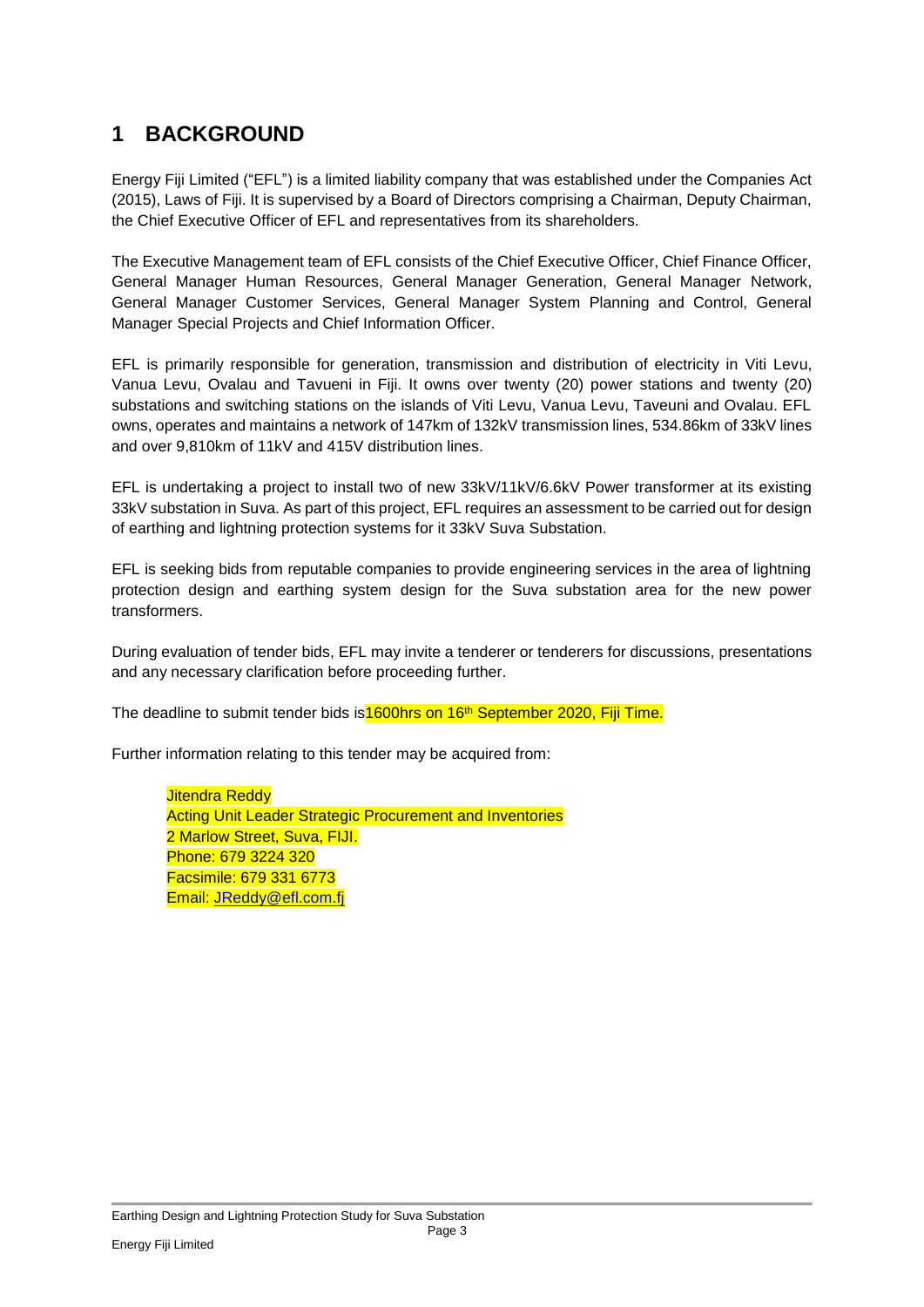# <span id="page-3-0"></span>**2 INSTRUCTIONS FOR BIDDERS**

#### <span id="page-3-1"></span>**2.1 Eligible Tenderers**

This invitation is open to Tenderers who have sound Financial Background, and have previous experience in carrying out such work.

Tenderers shall provide such evidence of their continued eligibility satisfactory to EFL as EFL shall reasonably request, using the forms provided in the Schedules. **No part of the work shall be subcontracted unless the bidder is from overseas and is unable to carry out the necessary testing (due to COVID 19 travel restrictions), therefore can engage the local contractor to carry out the necessary testing and send the results to the original bidder.**

Tenderers shall not be under a declaration of ineligibility for corrupt or fraudulent practice.

#### <span id="page-3-2"></span>**2.2 Eligible Materials, Equipment and Services**

The materials, equipment, and services to be supplied under the Contract shall have their origin from reputable companies as specified by EFL and from various countries and all expenditures made under the Contract will be limited to such materials, equipment, and services. Tenderers shall be required to provide evidence of the origin of materials, equipment, and services in their bids.

For purposes of this Contract, "services" means the works and all project-related services including design services.

For purposes of this Contract, "origin" means the place where the materials and equipment are mined, grown, produced or manufactured, and from which the services are provided. Materials and equipment are produced when, through manufacturing, processing or substantial or major assembling of components, a commercial recognized product results that is substantially different in basic characteristics or in purpose or utility from its components.

The materials, equipment and services to be supplied under the Contract shall not infringe or violate any industrial property or intellectual property rights or claim of any third party.

#### <span id="page-3-3"></span>**2.3 One Bid Per Tenderer**

Each Tenderer shall submit only one bid. A Tenderer who submits or participates in more than one bid will cause all those bids to be rejected.

#### <span id="page-3-4"></span>**2.4 Cost of Bidding**

The Tenderer shall bear all costs associated with the preparation and submission of its bid and EFL will in no case be responsible or liable for those costs.

#### <span id="page-3-5"></span>**2.5 Site Visits**

Tenderers wishing to visit existing substation location and the new substation location shall be required to first meet at **Suva Substation on Wednesday 9th September 2020, at 11.30am.**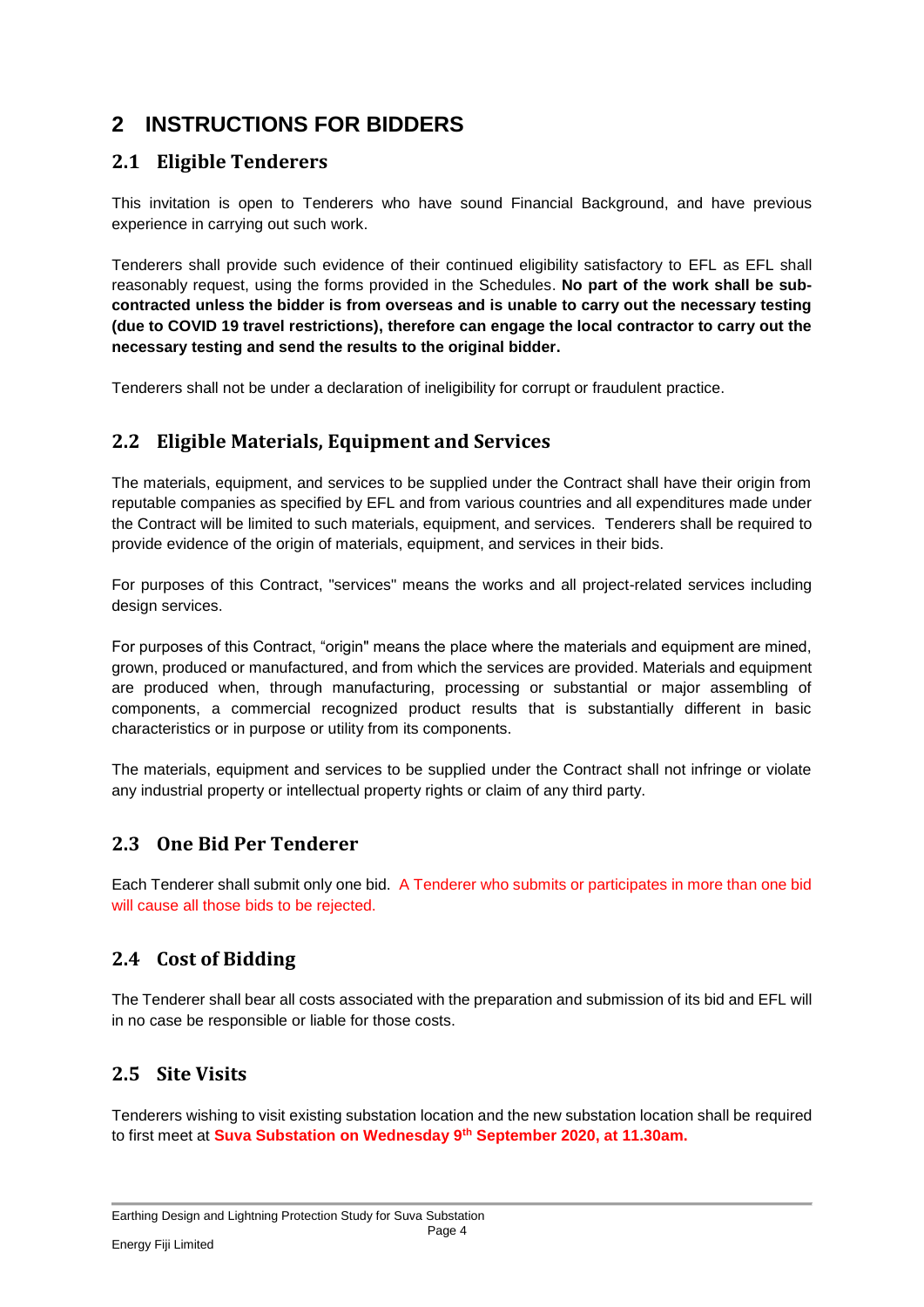#### <span id="page-4-0"></span>**2.6 Contents of Bidding Documents**

The Tenderer is expected to examine carefully the contents of this Bidding document. Failure to comply with the requirements of bid submission will be at the Tenderer's own risk. Bids which are not substantially responsive to the requirements of the bidding documents will be rejected.

#### <span id="page-4-1"></span>**2.7 Clarification of Bidding Documents**

A prospective Tenderer requiring any clarification of the bidding documents may notify EFL in writing by fax (hereinafter the term "fax" is deemed to include electronic transmission such as facsimile, cable and telex), or email addressed to:

**Jitendra Reddy** Acting Unit Leader Strategic Procurement, Inventories and Properties 2 Marlow Street, Suva, FIJI. Phone: 679 3224 320 Facsimile: 679 331 6773 Email: [JReddy@efl.com.fj](mailto:JReddy@efl.com.fj)

EFL will respond to any request for clarification which it receives earlier than **five (5) days prior to the deadline for submission of bids.**

#### <span id="page-4-2"></span>**2.8 Amendment of Bidding Document**

At any time prior to the deadline for submission of bids, EFL may, for any reason, whether at its own initiative or in response to a clarification requested by a prospective Tenderer, modify the bidding documents by issuing addenda.

#### <span id="page-4-3"></span>**2.9 Language of Bid**

The bid, and all correspondence and documents related to the bid, exchanged between the Tenderer and the EFL shall be written in the English language.

#### <span id="page-4-4"></span>**2.10 Bid Prices**

Unless specified otherwise, Tenderers shall quote for the entire facilities on a "single responsibility" basis such that the total bid price covers all the Supplier's obligations mentioned in or to be reasonably inferred from the bidding documents in respect of the design, manufacture, including procurement and subcontracting (if any), testing and delivery.

Tenderers shall give a breakdown of the prices in the manner and detail called for in the Schedules of this bidding document, or any issued addenda.

#### <span id="page-4-5"></span>**2.11 Bid Currencies**

Prices shall be quoted in a single currency only.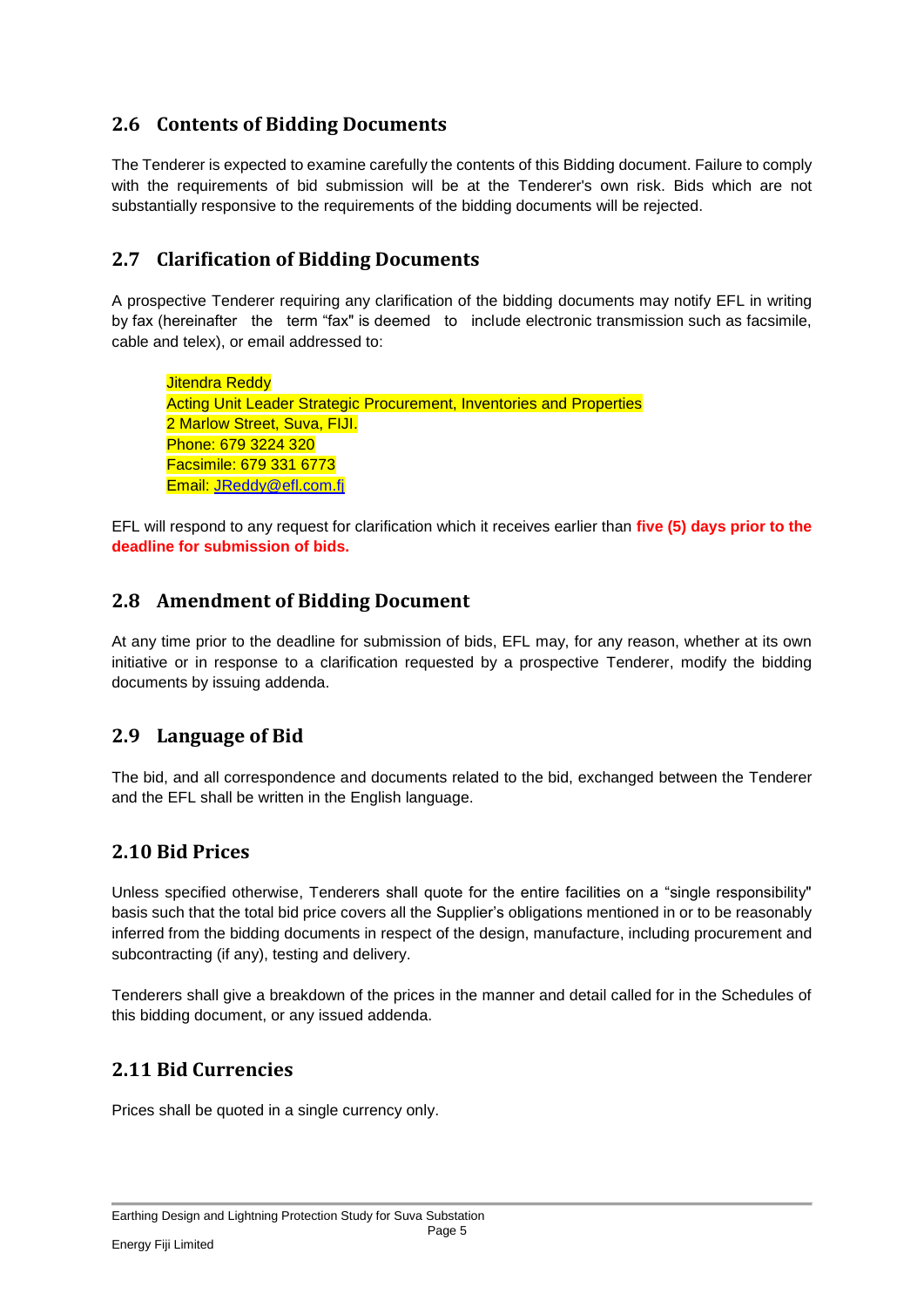#### <span id="page-5-0"></span>**2.12 Bid Validity**

Bids shall remain valid for a period of **90 days** from the date of Deadline for Submission of Bids specified in Sub-Clause 2.15.

#### <span id="page-5-1"></span>**2.13 Format and Signing of Bids**

The Tenderer shall prepare one original and one (1) copy of the technical and financial proposals, clearly marking each one as: "ORIGINAL-TECHNICAL & PRICE PROPOSAL", "COPY NO. I - TECHNICAL & PRICE PROPOSAL", etc. as appropriate. In the event of discrepancy between the original and any copy, the original shall prevail.

The original and all copies of the bid shall be typed or written in indelible ink (in the case of copies, Photostats are also acceptable) and shall be signed by a person or persons duly authorized to sign on behalf of the Tenderer. All pages of the bid where entries or amendments have been made shall be initialed by the person or persons signing the bid.

The Tenderer shall also provide one electronic copy of the Technical and Financial proposals on EFL's electronic tender hosting website,<https://www.tenderlink.com/efl> or on a portable storage device with the printed submissions.

The bid shall contain no alterations, omissions or additions, except those to comply with instructions issued by EFL, or as necessary to correct errors made by the Tenderer, in which case such corrections shall be initialed by the person or persons signing the bid.

#### <span id="page-5-2"></span>**2.14 Sealing and Marking of Bids**

The Tenderer shall seal the original copy of the technical proposal and the original copy of the price proposal and each copy of the technical proposal and each copy of the price proposal in separate envelopes clearly marking each one as: "ORIGINAL-TECHNICAL & PRICE PROPOSAL", "COPY NO. I -TECHNICAL & PRICE PROPOSAL", etc. as appropriate.

The Tenderer shall seal the original bids and each copy of the bids in an inner and an outer envelope, duly marking the envelopes as "ORIGINAL", "COPY No. 1", etc.

The inner and outer envelopes shall

a) be addressed to EFL at the following address:

Jitendra Reddy Unit Leader Strategic Procurement, Inventories and Properties 2 Marlow Street, Suva, FIJI. Phone: 679 3224 320 Facsimile: 679 331 6773 Email: [JReddy@efl.com.fj](mailto:JReddy@efl.com.fj)

And

b) bear the following identification: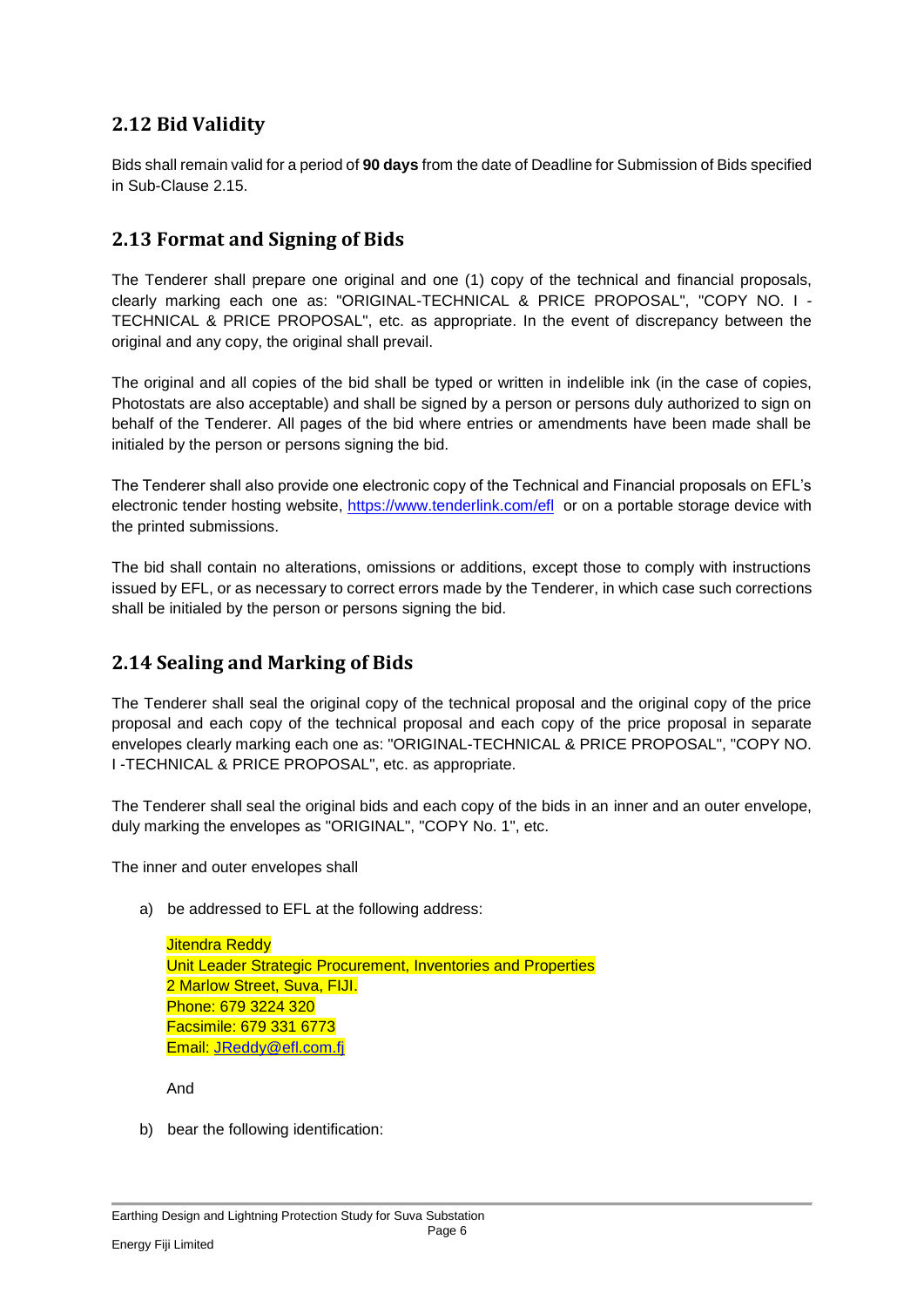- Bid for: CONSULTANCY SERVICES FOR LIGHTNING PROTECTION AND EARTHING DESIGN FOR SUVA SUBSTATION
- Bid Tender Number: MR 206/2020
- DO NOT OPEN BEFORE: 1600hrs on 16<sup>th</sup> September 2020

In addition to the identification required, the inner envelope shall indicate the name and address of the Tenderer to enable the bid to be returned unopened in case it is declared "late" pursuant to Deadline for Submission of Bids.

If the outer envelope is not sealed and marked as above, EFL will assume no responsibility for the misplacement or premature opening of the bid.

#### <span id="page-6-0"></span>**2.15 Deadline for Submission of Bids**

Bids must be received by EFL at the address specified above no later than 1600 hours (Fiji Time)  $16<sup>th</sup>$ September 2020.

EFL may, at its discretion, extend the deadline for submission of bids by issuing an addendum, in which case all rights and obligations of EFL and the Tenderers previously subject to the original deadline will thereafter be subject to the deadlines extended.

#### <span id="page-6-1"></span>**2.16 Late Bids**

Any bid received by EFL after the deadline for submission of bids prescribed above will be rejected and returned unopened to the Tenderer.

#### <span id="page-6-2"></span>**2.17 Modification and Withdrawal of Bids**

The Tenderer may modify or withdraw its bid after bid submission, provided that written notice of the modification or withdrawal is received by EFL prior to the deadline for submission of bids.

The Tenderer's modification or withdrawal notice shall be prepared, sealed, marked and delivered in accordance with Sealing and Marking of Bids, with the outer and inner envelopes additionally marked "MODIFICATION" or "WITHDRAWAL", as appropriate. A withdrawal notice may also be sent by fax but must be followed by a signed confirmation copy.

No bid may be modified by the Tenderer after the deadline for submission of bids.

#### <span id="page-6-3"></span>**2.18 Rejection of One or All Bids**

EFL reserves the right to accept or reject any bid, and to annul the bidding process and reject all bids, at any time prior to award of Contract, without thereby incurring any liability to the affected Tenderer or Tenderers or any obligation to inform the affected Tenderer or Tenderers of the grounds for the rejection.

#### <span id="page-6-4"></span>**2.19 Process to be Confidential**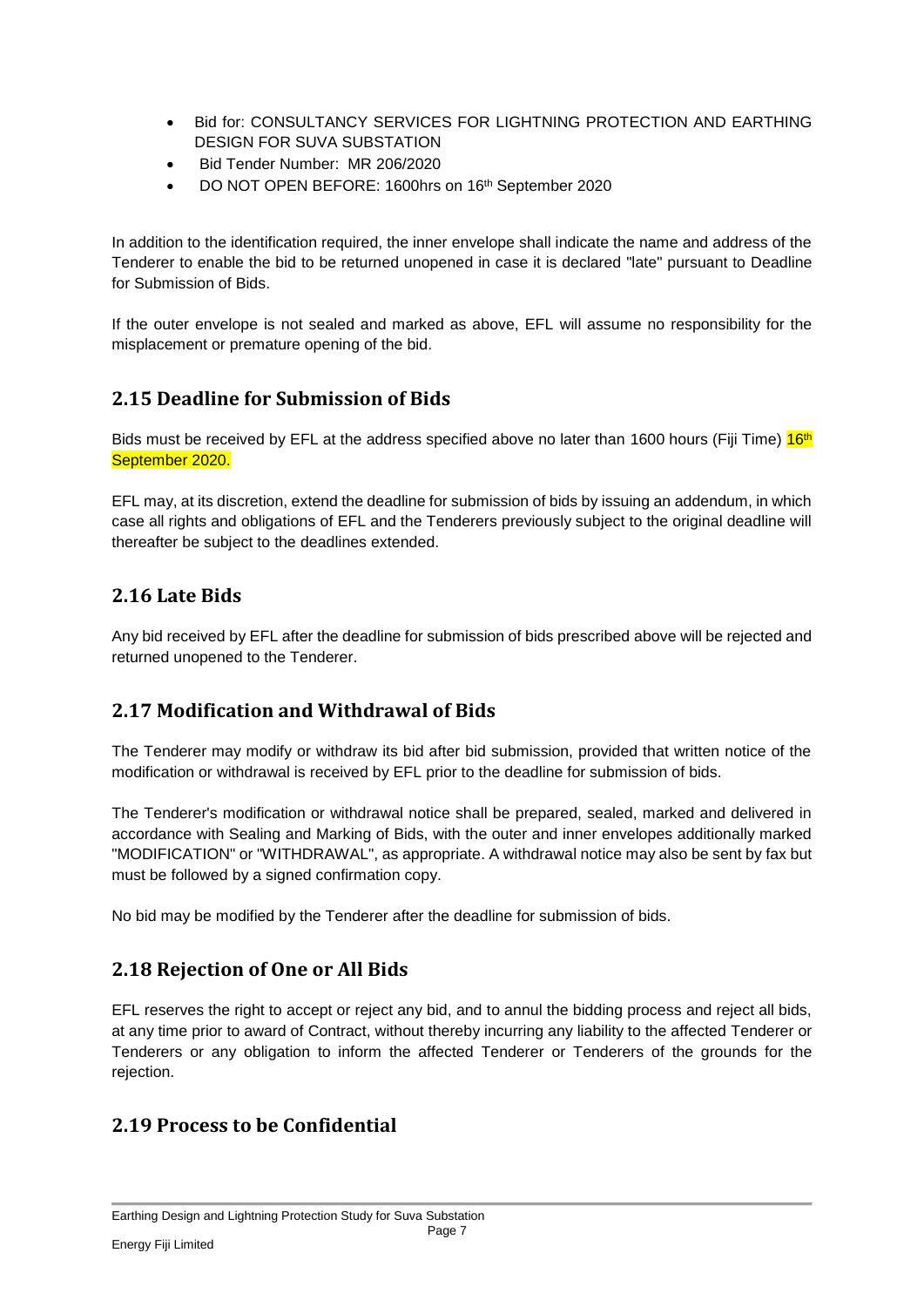Information relating to the examination, clarification, evaluation and comparison of bids and recommendations for the award of a contract shall not be disclosed to Tenderers or any other persons not officially concerned with such process.

Any effort by a Tenderer to influence EFL's processing of bids or award decisions may result in the rejection of the Tenderer's bid.

Lowest bid will not necessarily be accepted as successful bid.

#### <span id="page-7-0"></span>**2.20 Clarification of Bids**

To assist in the examination, evaluation and comparison of bids, EFL may, at its discretion, ask any Tenderer for clarification of its bid. The request for clarification and the response shall be in writing or by fax, but no change in the price or substance of the bid shall be sought, offered or permitted except as required to confirm the correction of arithmetic errors discovered by EFL in the evaluation of the bids.

#### <span id="page-7-1"></span>**2.21 Compliance with Specifications**

The tender shall be based on the equipment and work specified and shall be in accordance with the Technical Specification. It should be noted that unless departures from specifications are detailed in Schedules of the Technical Specification, the tender would be taken as conforming to the Specification in its entirety. The Tenderer shall tender for the whole of the Works included in the Specification.

#### <span id="page-7-2"></span>**2.22 Signature of Tenderer**

A tender submitted by a Partnership shall be signed by one of the members of the Partnership and shall be accompanied by a certified authorization of all the partners authorizing the individual partner to sign on behalf of the Partnership. A tender submitted by a Corporation to the Contract and shall be accompanied by a certified resolution of the Board of Directors authorizing the individual to sign on behalf of the Corporation.

#### <span id="page-7-3"></span>**2.23 Insurance**

The Tenderer is to confirm that they have in effect the insurance policies below and provide copies of valid certificates with the bid:

- 1. Public and Products Liability Insurance
- 2. Professional Indemnity Insurance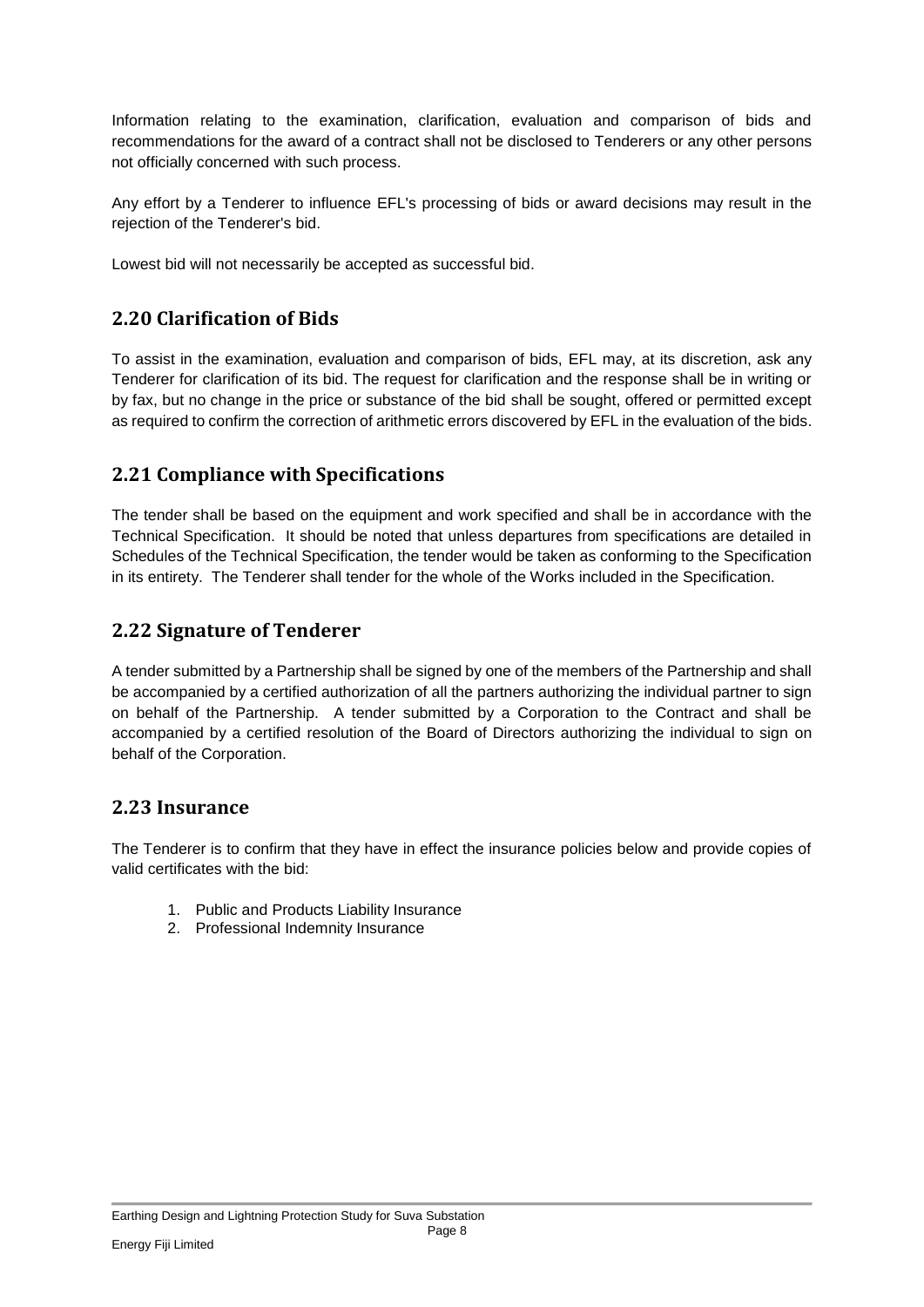### <span id="page-8-0"></span>**3 GENERAL CONDITIONS OF CONTRACT**

The General Conditions of Contract shall be FIDIC Client/Consultant Model Services Agreement – Fifth Edition 2017 (White Book).

# <span id="page-8-1"></span>**4 ADDITIONAL CLAUSES TO GENERAL CONDITIONS OF CONTRACT**

EFL will provide during the contract stage.

### <span id="page-8-2"></span>**5 REFERENCE STANDARDS**

| AS 1824.1                      | Insulation co-ordination - part 1: Definitions, principles and rules                                      |
|--------------------------------|-----------------------------------------------------------------------------------------------------------|
| AS 1824.2                      | Insulation co-ordination (phase-to-earth and phase-to-phase, above 1 kV) - Application                    |
|                                | guide                                                                                                     |
| AS 2650                        | Common specifications for high-voltage switchgear and control gear standards (IEC<br>60694)               |
| AS 2067                        | Power installations exceeding 1 kV a.c.                                                                   |
| AS 2239                        | Galvanic (sacrificial) anodes for cathodic protection                                                     |
| AS3008.1.1                     | Electrical installations - Selection of cables - Cables for alternating voltages up to and                |
|                                | including $0.6/1$ kV - Typical Australian installation conditions                                         |
| AS 4398                        | Insulators - Ceramic or glass - Station post for indoor and outdoor use - voltages                        |
|                                | greater than 1000 V a.c. - Characteristics                                                                |
| AS 60038                       | Standard voltages                                                                                         |
| AS 60060                       | High-voltage test techniques - Definitions and requirements for on-site testing (IEC                      |
|                                | $60060-1)$                                                                                                |
| AS 62271.301                   | High voltage switchgear and control gear - Dimensional standardization of terminals<br>(IEC/TR 62271-301) |
| AS/NZS 1768                    | Lightning protection                                                                                      |
| AS/NZS 3000                    | Electrical installations (known as the Australian/New Zealand Wiring Rules)                               |
| AS/NZS 3835                    | Earth potential rise-Protection of telecommunication network users, personnel and<br>plant                |
| AS/NZS 3931                    | Risk analysis of technological systems - Application guide AS/NZS 3931                                    |
| AS/NZS 60479.1                 | Effects of current on human beings and livestock - Part 1: General aspects                                |
| Electricity Act (2017)         |                                                                                                           |
| Electricity Regulations (2019) |                                                                                                           |
|                                |                                                                                                           |

### <span id="page-8-3"></span>**6 SERVICE CONDITIONS**

#### <span id="page-8-4"></span>**6.1 Environmental Conditions**

The following environmental conditions are applicable:

| Height above sea level |             | not exceeding 1000 m                                     |                                                                     |
|------------------------|-------------|----------------------------------------------------------|---------------------------------------------------------------------|
| Atmosphere             |             | Saliferous, corrosive and dusty                          |                                                                     |
| Ambient temperature    | t<br>t<br>٠ | Peak:<br>24 Hour Average:<br>Annual Average:<br>Minimum: | $40^{\circ}$ C<br>$30^{\circ}$ C<br>$22^{\circ}C$<br>$10^{\circ}$ C |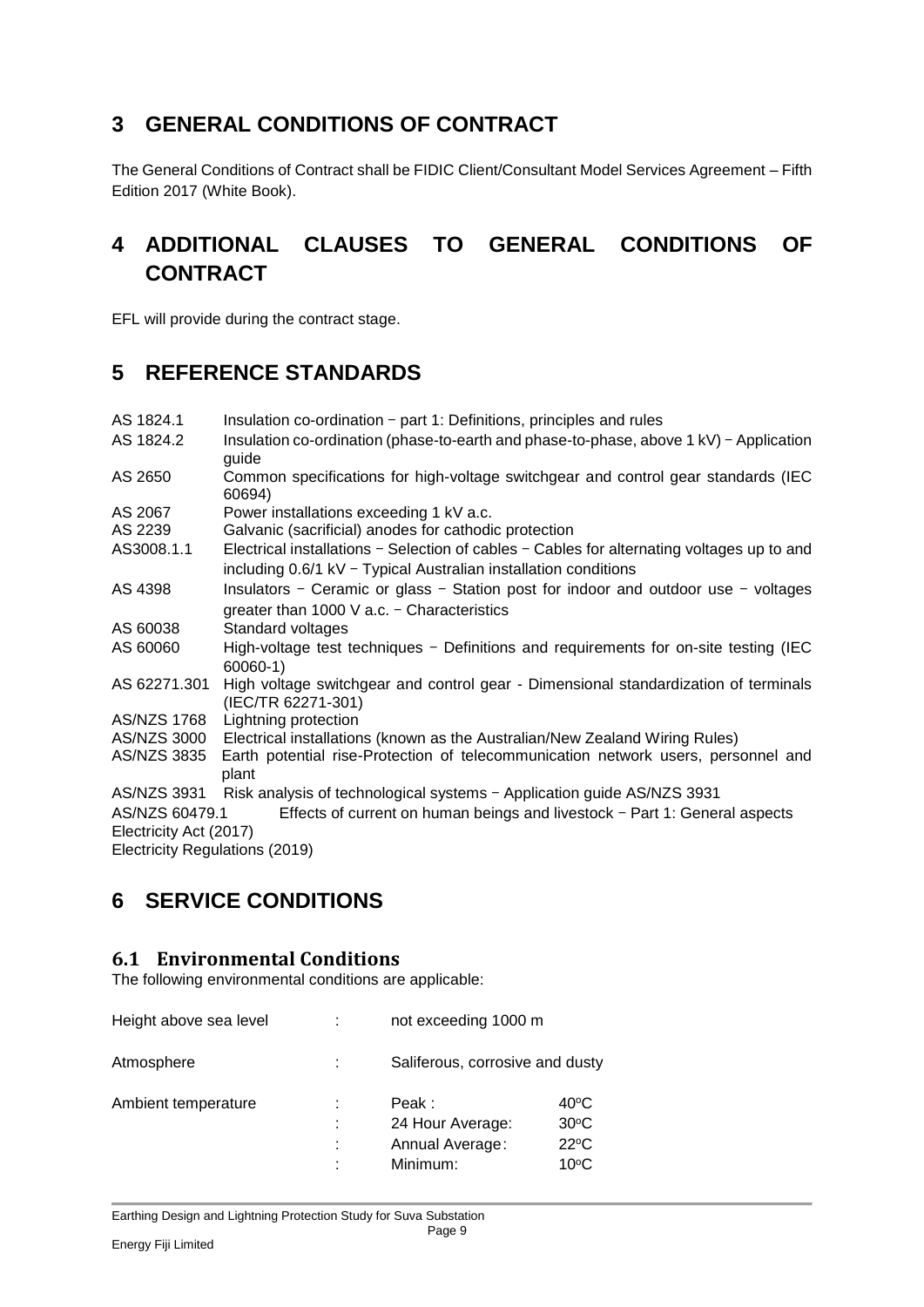| Relative Humidity (Average) | $90\%$                                                      |                             |
|-----------------------------|-------------------------------------------------------------|-----------------------------|
| Annual Average Rainfall     | 1900 mm                                                     |                             |
| <b>Wind Speed</b>           | Sustained:<br>Gusts                                         | 55<br>m/s<br>$70 - 110$ m/s |
| Isokeraunic Level           | 60 Thunder days per year                                    |                             |
| Seismic                     | To a maximum of 7 on the open-ended<br><b>Richter Scale</b> |                             |

**Note:** Fiji is situated in a region where cyclones are experienced frequently. All plant and equipment shall be designed and constructed to withstand these extreme conditions and be suitable for a damp, tropical climate, which may be experienced simultaneously.

#### <span id="page-9-0"></span>**6.2 System Conditions**

The following service conditions shall be applicable for the earthing and lightning protection systems:

| <b>Parameter</b>                                            | Value                                    |                                                |  |
|-------------------------------------------------------------|------------------------------------------|------------------------------------------------|--|
| Nominal system voltage (Vn):                                | 11kV                                     | 33kV                                           |  |
| Highest (Equivalent) System Voltage:                        | 12kV                                     | 36kV                                           |  |
| Power frequency withstand voltage:                          | 28kV(rms)                                | 70kV(rms)                                      |  |
| Impulse Withstand voltage (peak):                           | 95kV (peak)                              | 170kV(peak)                                    |  |
| Normal voltage variation                                    | ± 10%                                    |                                                |  |
| Number of phases:                                           | 3                                        |                                                |  |
| Rated frequency                                             | $50$ Hz                                  |                                                |  |
| Normal operating frequency excursion band                   | $48.5$ Hz $-52$ Hz                       |                                                |  |
| System earthing:                                            | Solidly earthed at<br>supply transformer | Resistance<br>earthed at supply<br>transformer |  |
| Maximum single phase to earth fault current and<br>duration | 25kA/3seconds                            |                                                |  |
| Normal combined voltage and frequency variation             | ±10%                                     |                                                |  |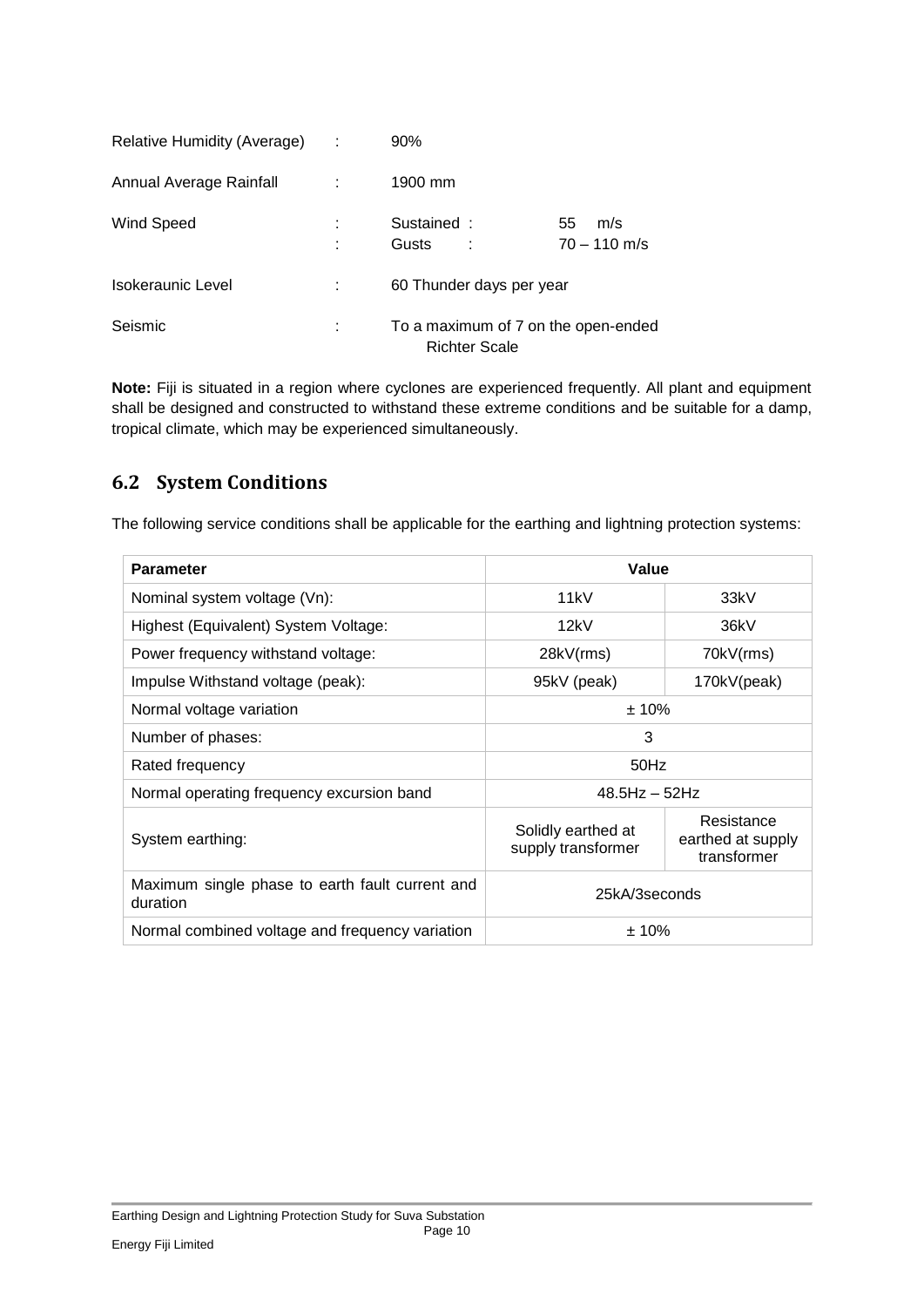# <span id="page-10-0"></span>**7 SCOPE OF WORK**

#### **7.1 Suva Substation**

The scope of work at Suva Substation includes site surveys, data compilation, engineering studies and design of earthing and lightning protection systems for the new 33kV/11kV/6.6kV transformer installation works.

#### <span id="page-10-1"></span>**7.2 General Requirements**

The lightning protection system shall:

- be designed according to recommendations and requirements of AS 1768 as a minimum to ensure that all buildings and equipment at the substation is shielded from lightning at all times (where existing lightning protection exists, its adequacy must be assessed based on this)
- be designed to ensure that lightning masts (where provided) are strategically located within the substation boundaries to ensure lightning protection coverage is optimized
- be designed to ensure that lightning masts must be connected by a dedicated insulated conductor directly to the substation earth grid and be supported to the structure with necessary clamps

The earthing system shall:

- be designed for effective operation of the protection equipment under earth fault conditions
- be designed to ensure a system of equipotential bonding is provided for protection of personnel
- be designed to ensure that the step and touch potentials are kept to safe levels
- be designed to ensure that the transfer of voltages out of the substations is controlled
- be designed to ensure that the interference to telecommunications systems is limited
- be designed to provide earthing system for all buildings and structures (including switchyards), and equipment to be connected to an effective earth shall include, without limitation, the following:
	- $\circ$  the earth grid
	- $\circ$  all accessible exposed metal parts containing or supporting high voltage conductors, including metal parts mechanically connected to the exposed metal parts
	- o metallic substation enclosures of all substation equipment
	- o surge protection devices
	- o cable sheaths, screens and armoring
	- o exposed metal of all floor and reinforcing
	- o metallic fences
- be designed based on the methodology as described in AS 2067, AS/NZS 3000 and IEEE Standard 80
- be designed by computer analytical methods (such as through use of CDEGS software or similar) and not by empirical calculations
- provide the types of earthing conductor and connection and jointing methods recommended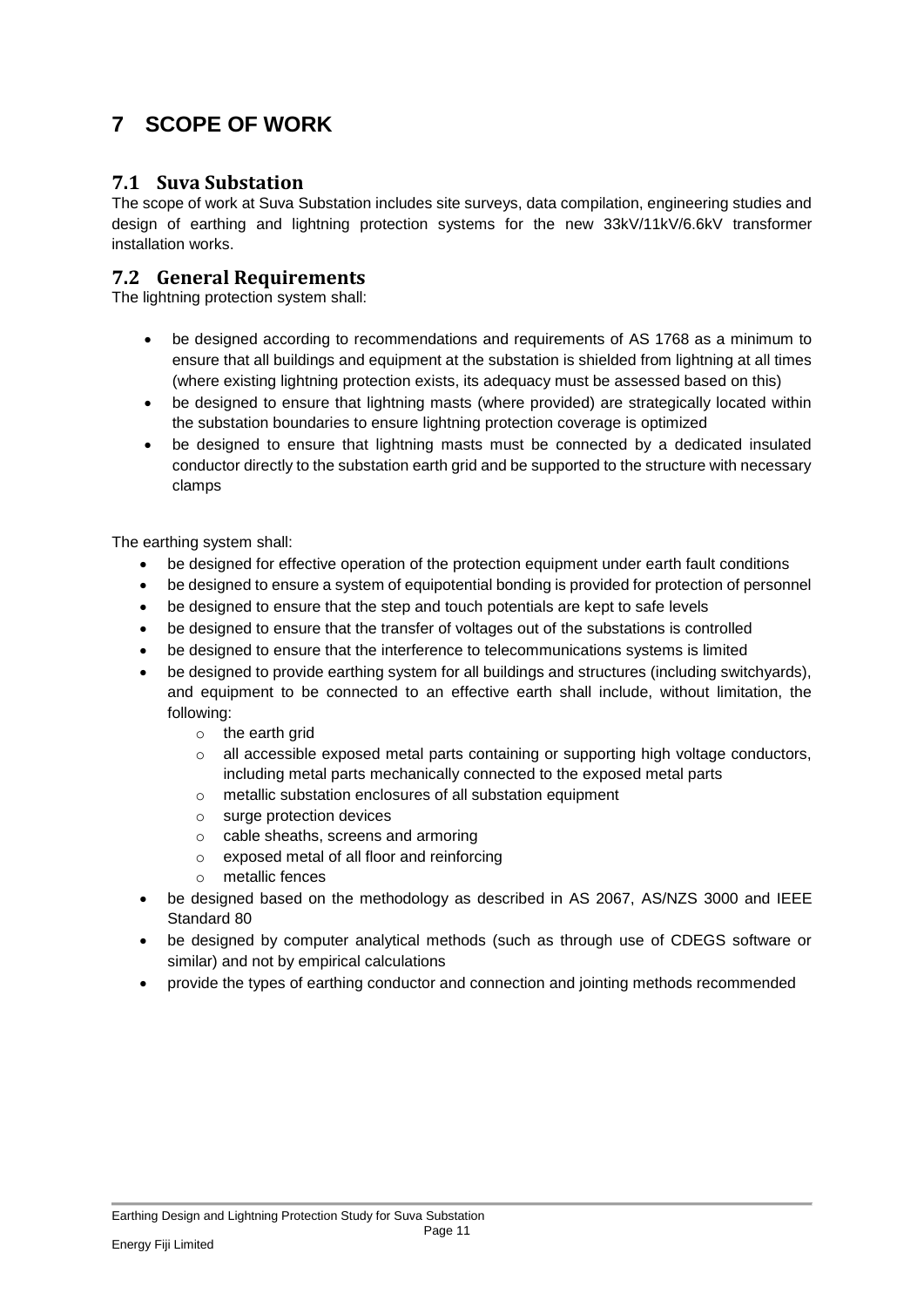# <span id="page-11-0"></span>**8 DELIVERABLES**

Within one week of commencement, the Consultant shall submit to EFL a detailed work program outlining time inputs, field visits and the methodology, in MS Project format.

An inception report shall be submitted with the detailed work program.

A draft final report shall be submitted to EFL within 6 weeks of commencement of services. The final report incorporating EFL comments shall be submitted within 2 weeks of receiving EFL comments. Design drawings shall be submitted with the design reports together with specifications/guidelines for installation of lightning protection and earthing systems. In addition to this, a presentation in MS Powerpoint format shall be submitted to EFL documenting the design.

Weekly progress reports shall be submitted every Monday from the date of commencement.

The Consultant will provide, upon request from EFL, presentation of activities, findings and recommendations to the EFL executive management group at the proposed date below.

# <span id="page-11-1"></span>**9 PROGRAM**

The anticipated program for the work is shown below.

| <b>Milestone</b>                  | <b>Target Deadline</b>                                                 |
|-----------------------------------|------------------------------------------------------------------------|
| <b>Site Visit</b>                 | 9th September 2020                                                     |
| Close of Tender                   | 16th September 2020                                                    |
| Award of Tender                   | 14th October 2020                                                      |
| <b>Issue of Purchase Order</b>    | 30 <sup>th</sup> October 2020                                          |
| Commencement of Study             | 30 <sup>th</sup> October 2020 (or earlier if P.O is issued<br>earlier) |
| End of Study                      | No later than 14 <sup>th</sup> December 2020                           |
| Submission of Draft Report to EFL | No later than $14th$ December 2020                                     |
| Submission of Final Report to EFL | No later than 29 <sup>th</sup> December 2020                           |

### <span id="page-11-2"></span>**10 SUPERVISION AND REPORTING**

The EFL Project Manager for this work package will be Substation Engineer Projects - Central. The project will fall under General Manager Network.

# <span id="page-11-3"></span>**11 EXPERTISE AND QUALIFICATION**

The following is required:

- The Consultant, or its team members, must have as minimum a degree in electrical engineering/science, or equivalent standard of education, and lead engineer shall be a Chartered Professional Engineer certified to practice in the Oceania region.
- The Consultant, or its team members, shall have at least 15 years working experience in power system earthing and lightning protection design and be familiar with the Australian and New Zealand standards commonly used in this region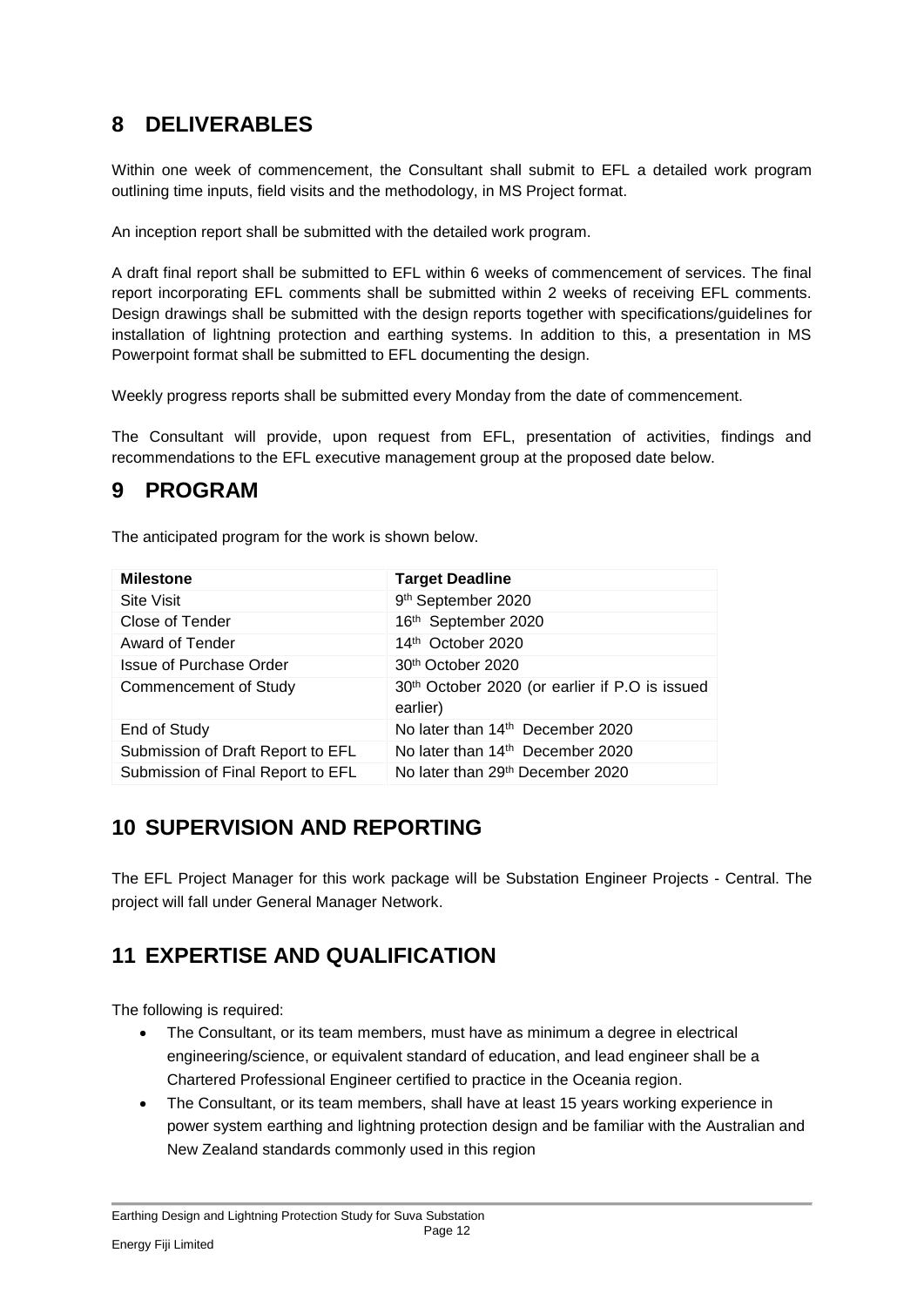- Good management and co-ordination skills, and experience on technical project implementation.
- Proven experience in design and review of power system protection
- Experience and skills in training and transfer of knowledge.
- Excellent interpersonal and communication skills required to train / coach staff and give occasional presentations during the assignment

### <span id="page-12-0"></span>**12 PAYMENT SCHEDULES AND TERMS**

The payment will be based on the milestones defined below. EFL will not be making any advance payment for this work. The prices quoted shall be inclusive of With-holding Tax in Fiji (for off-shore service providers), or provisional tax, for local service providers.

| <b>Milestone Activity</b>                                          | <b>Percentage Payment</b> |
|--------------------------------------------------------------------|---------------------------|
| Suva Substation - Draft Report Submission and<br>Acceptance by EFL | .50%                      |
| Submission of Final Reports and Acceptance by EFL                  | .50%                      |

# <span id="page-12-1"></span>**13 INPUTS AND FACILITIES PROVIDED BY EFL**

The successful bidder shall provide its own accommodation in Fiji for any trips to Fiji. EFL can provide transportation for maximum two persons for any visits to Fiji.

EFL will provide access to Suva Substation site.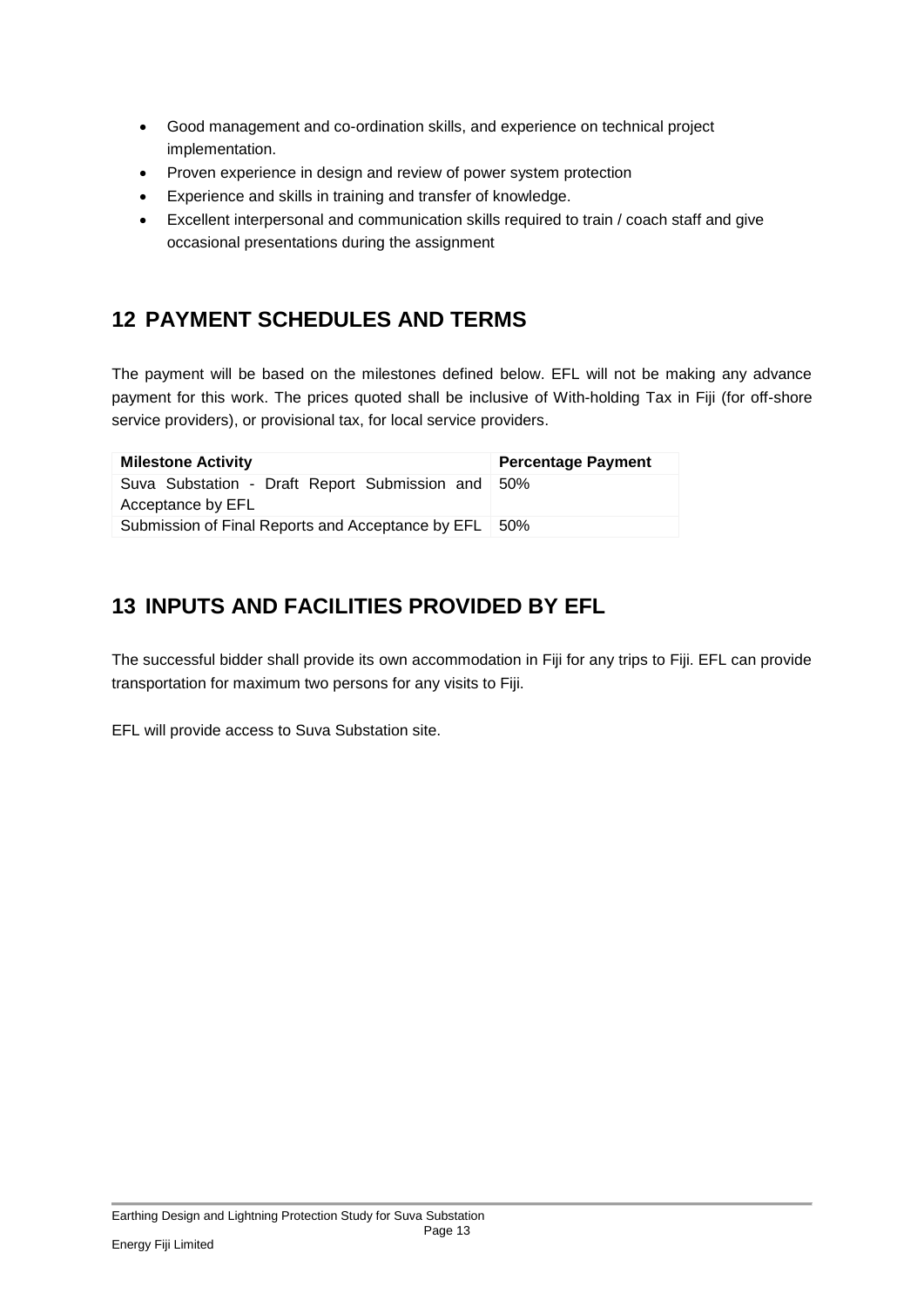### **TENDER SUBMISSION CHECK LIST**

*The Bidders must ensure that the details and documentation mention below must submitted as part of their tender Bid*

|                | Tender Number ________________                                                               |  |
|----------------|----------------------------------------------------------------------------------------------|--|
|                | Tender Name                                                                                  |  |
|                |                                                                                              |  |
|                | (Attach copy of Registration Certificate)                                                    |  |
| 2.             |                                                                                              |  |
| $\mathbf{3}$   |                                                                                              |  |
|                |                                                                                              |  |
| 5.             |                                                                                              |  |
| 6              |                                                                                              |  |
| 7 <sub>1</sub> |                                                                                              |  |
|                | 8. TIN Number:<br>(Attach copy of the VAT/TIN Registration Certificate - Local Bidders Only) |  |
|                |                                                                                              |  |
|                |                                                                                              |  |
|                | (For Local Bidders only)                                                                     |  |
|                |                                                                                              |  |
|                | I declare that all the above information is                                                  |  |
|                | Name:<br>correct.                                                                            |  |
|                |                                                                                              |  |
|                | Position: ___________________________________                                                |  |
|                | Sign:                                                                                        |  |
|                |                                                                                              |  |